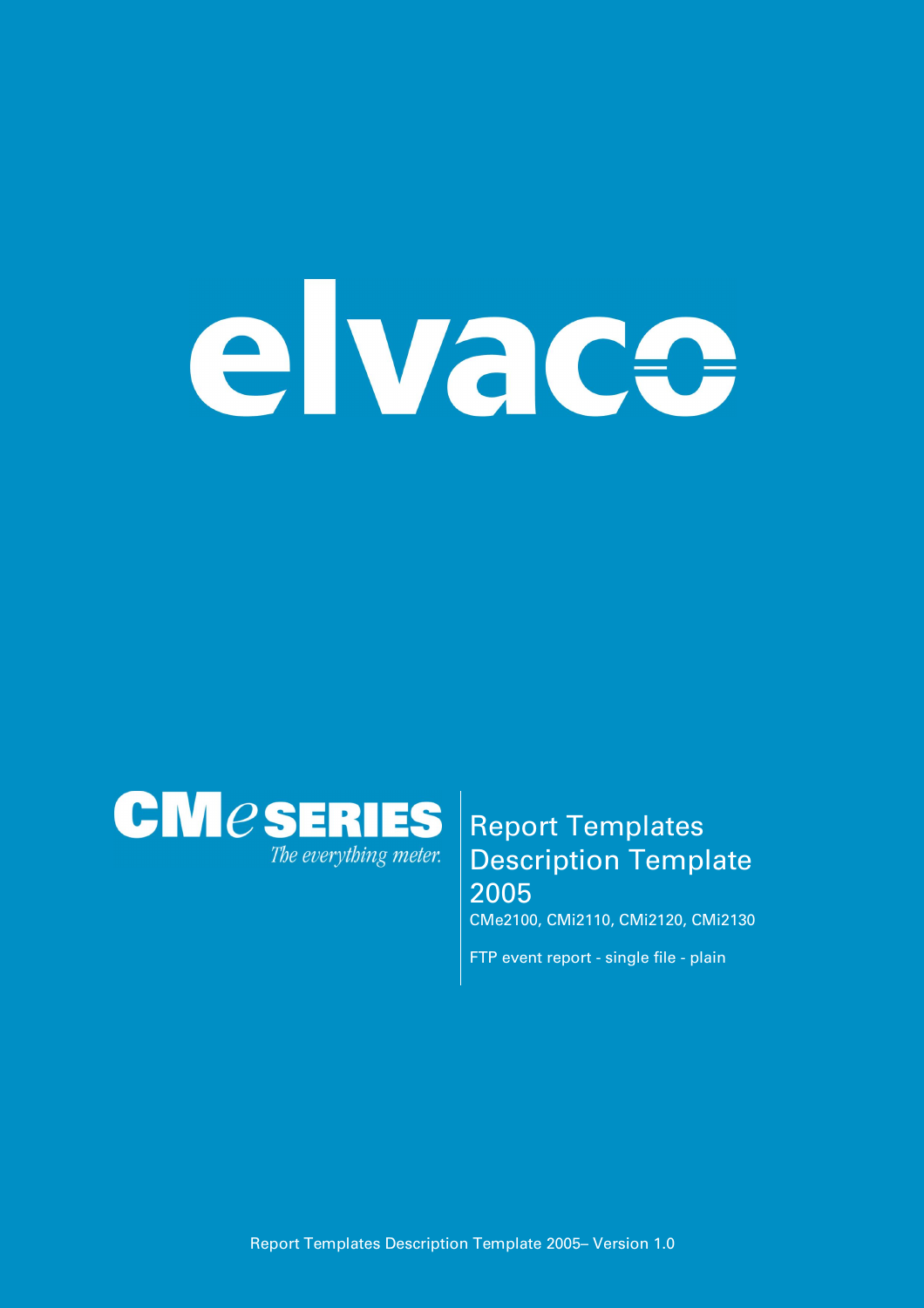

# **Contents**

| 1            |                   |  |  |
|--------------|-------------------|--|--|
|              | 1.1<br>1.2        |  |  |
| $\mathbf{2}$ |                   |  |  |
|              | 2.1<br>2.2<br>2.3 |  |  |
| 3            |                   |  |  |
|              | 3.1<br>3.2<br>3.3 |  |  |
| 4            |                   |  |  |
|              | 4.1               |  |  |
| 5            |                   |  |  |
|              | 5.1<br>5.2        |  |  |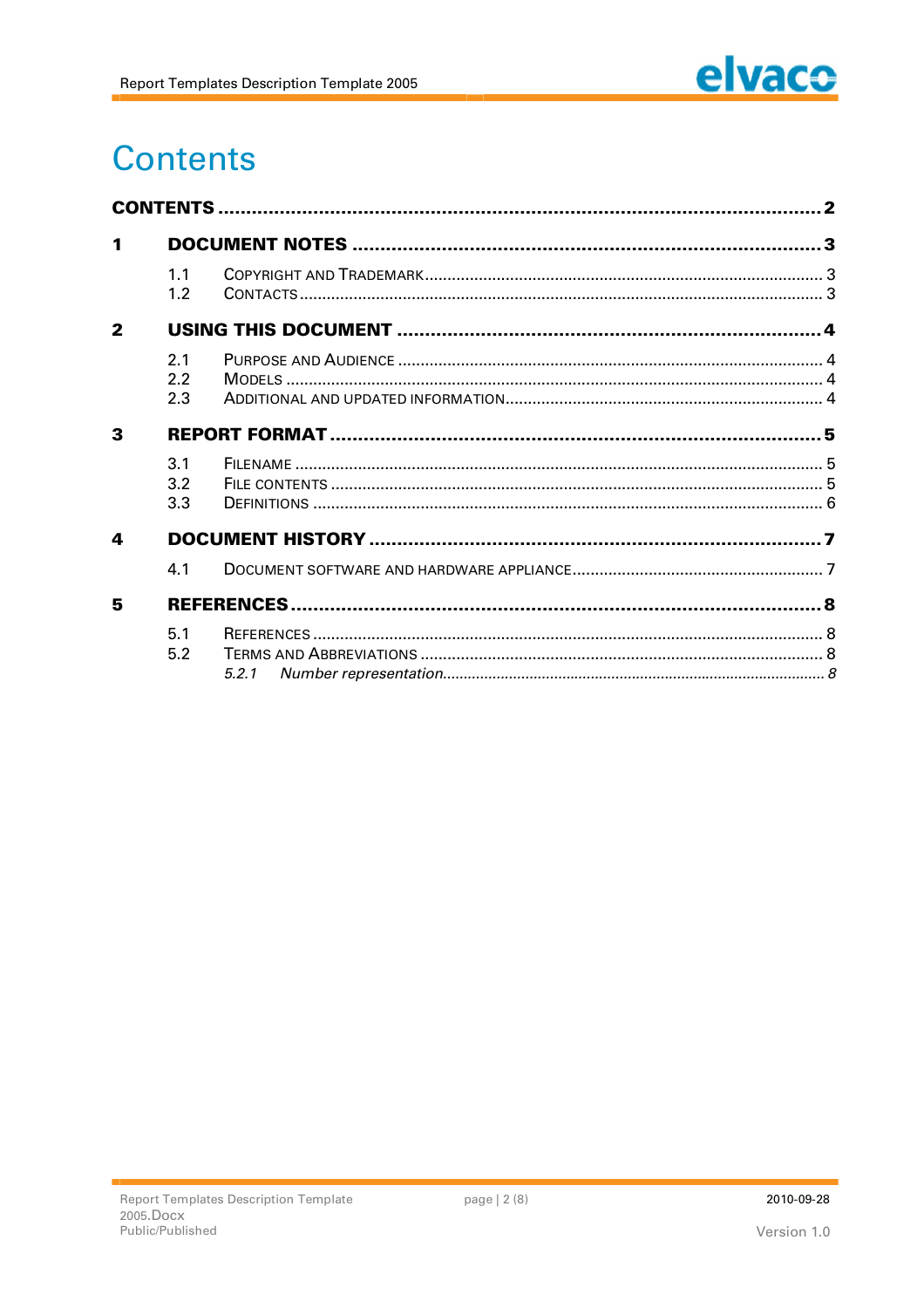# **1 Document notes**

**All information in this manual, including product data, diagrams, charts, etc. represents information on products at the time of publication, and is subject to change without prior notice due to product improvements or other reasons. It is therefore recommended that customers contact Elvaco AB for the latest product information before purchasing a CMe/CMi Series product.**

**The documentation and product are provided on an "as is" basis only and may contain deficiencies or inadequacies. Elvaco AB takes no responsibility for damages, liabilities or other losses by using this product.**

## **1.1 Copyright and Trademark**

**© 2010, Elvaco AB. All rights reserved. No part of the contents of this manual may be transmitted or reproduced in any form by any means without the written permission of Elvaco AB. Printed in Sweden.**

**CMe/CMi Series is a trademark of Elvaco AB, Sweden.**

# **1.2 Cont act s**

**Elvaco AB Headquarter**

**Energigatan 9 434 37 Kungsbacka SWEDEN**

**Phone: +46 300 30250 Fax: +46 300 18440**

**E-Mail: [info@elvaco.com](mailto:info@elvaco.com)**

**Elvaco AB Technical Support**

**Phone: +46 300 434300 E-Mail: [support@elvaco.se](mailto:support@elvaco.se)**

**Online: http://www.elvaco.com**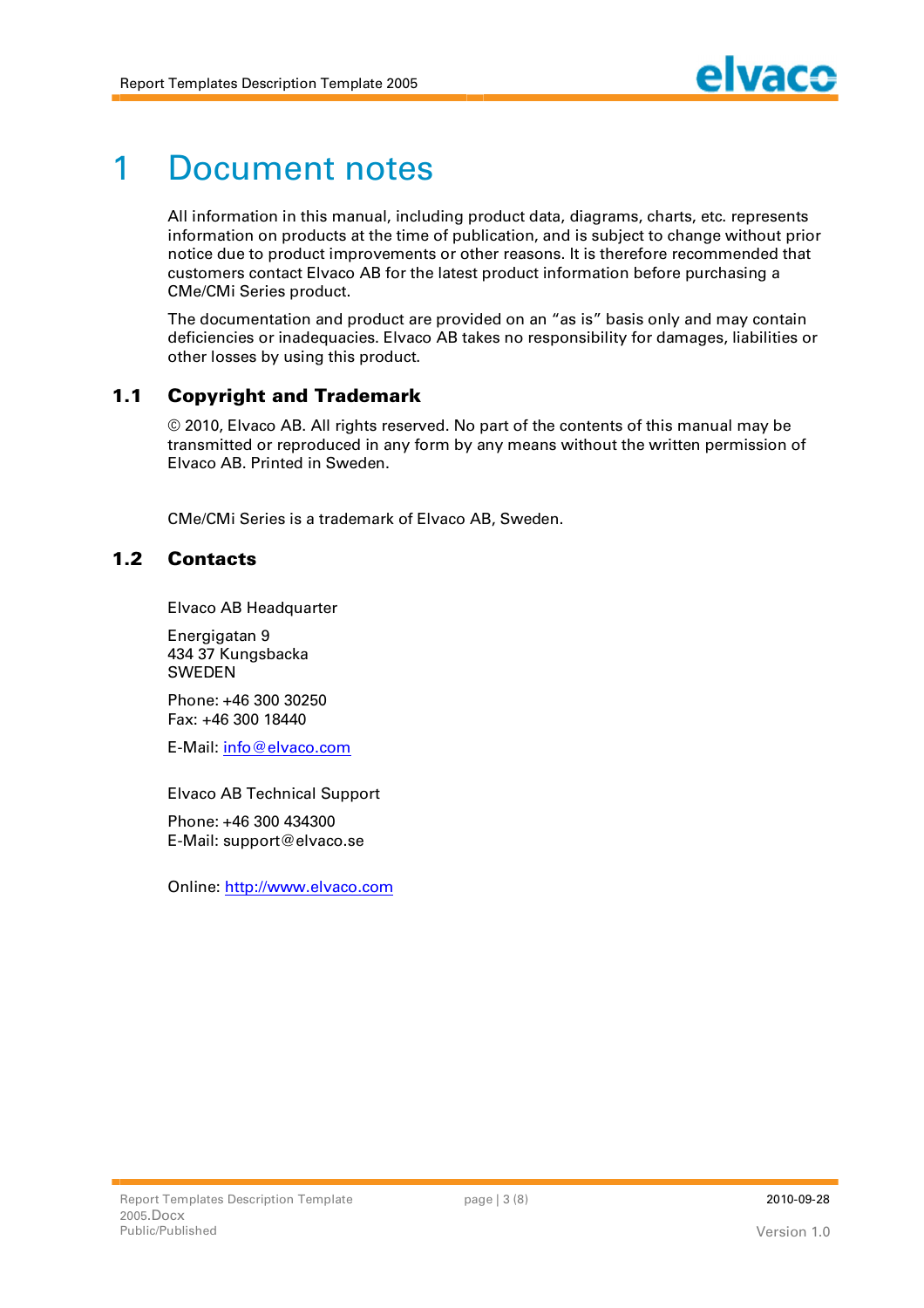

# **2 Using this document**

# **2.1 Purpose and Audience**

**This document describes the contents of the report information created from report template 2005. Use this document together with Report Template Reference Information for complete understanding of this report template contents.**

**For customer specific templates, please contact Elvaco AB.**

## **2.2 M odels**

**CMe2100,CMi2110,CMi2120,CMi2130**

## **2.3** Additional and updated information

**Latest documentation version is available on Elvaco web site at http://www.elvaco.com.**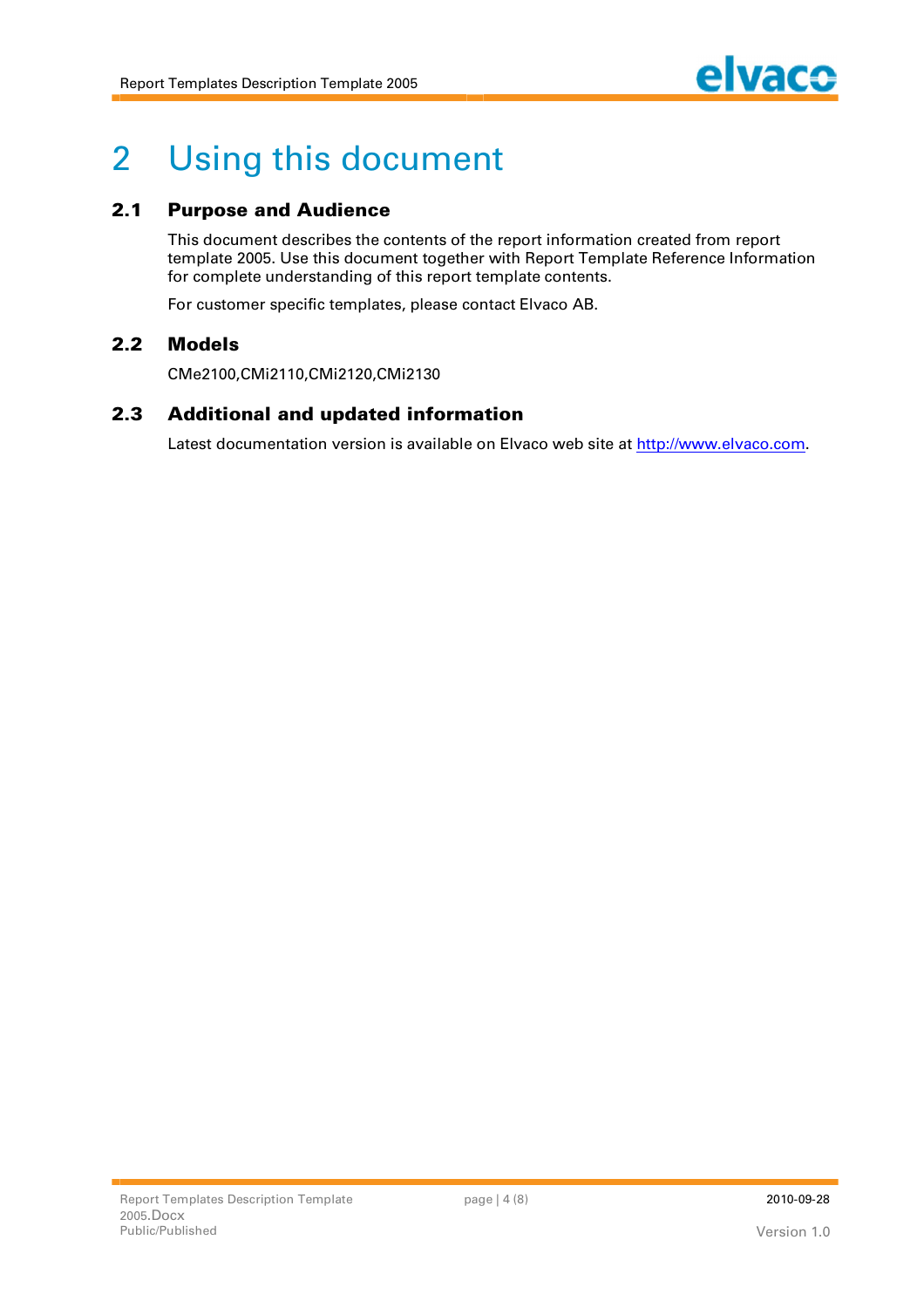# **3 Report format**

**This report contains event information sent from the product. Example of events are firmware updated and rebooted unexpectedly. On execution of this report, one file with event information is sent to the FTP Server.**

# **3.1 Filenam e**

**Filename of the report data file sent to server is in the following format:**

<serial-number> eventreport <time> <report-id>.csv.

**Example of a file sent from a product with serial number 0006123456 at 2010-09-01 01:00:00:**

**0006123456\_eventreport\_20100901010000\_2005.csv.**

## **3.2 File contents**

**The file contains a column header line and key value pairs of information. See Table 1 for column line information definition and Table 2 for value line definition.**

| Column index<br>$(0 = first column)$ | Column contents | Description                                        |
|--------------------------------------|-----------------|----------------------------------------------------|
|                                      | #               | Fixed value indicating column information<br>line. |
|                                      | kev             | <b>Fixed value</b>                                 |
|                                      | value           | <b>Fixed value</b>                                 |

*Table 1 Column header line definition*

| Column index<br>$(0 = first column)$               | Column contents | Description                                                                                                                                                                                       |  |
|----------------------------------------------------|-----------------|---------------------------------------------------------------------------------------------------------------------------------------------------------------------------------------------------|--|
| 0                                                  | <key></key>     | Key name<br>Can be one of the following:<br>time<br>serial-number<br>event<br>module-revision<br>sw-version<br>prepaid-infoavailable<br>prepaid-credits<br>prepaid-currency<br>prepaid-expiredate |  |
| 1                                                  | <value></value> | Value                                                                                                                                                                                             |  |
| Example of file contents for firmware update event |                 |                                                                                                                                                                                                   |  |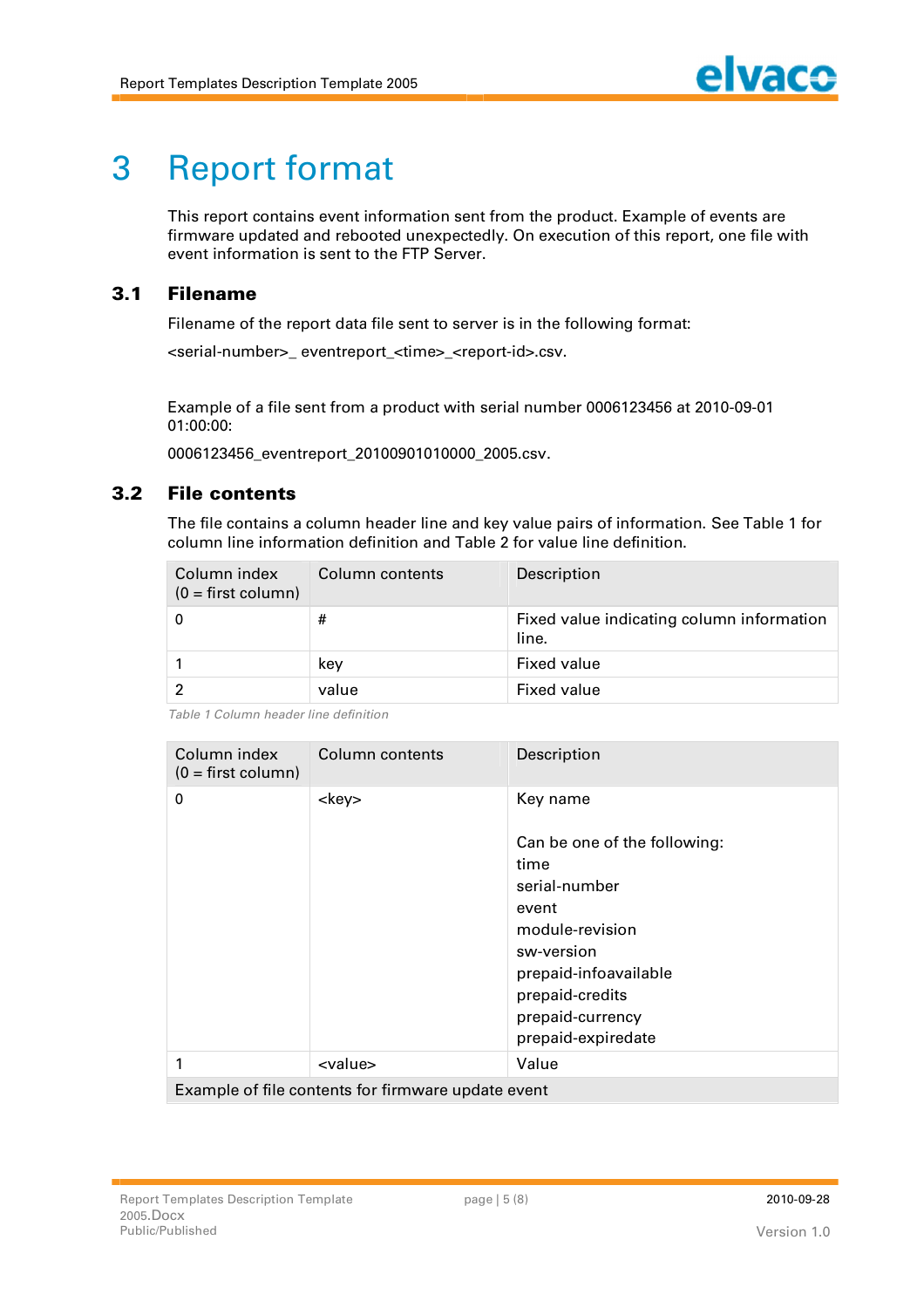

**#key;value time;2010-09-01 00:01:02 serial-number;0006123456 event;fwupdate module-revision;1.100**

*Table 2 Value line definition and example file*

# **3.3 Definitions**

| Type                        | Value          | Description                                       |
|-----------------------------|----------------|---------------------------------------------------|
| Column delimiter            | Semi-colon ";" | The field separator                               |
| Decimal point<br>delimiter  | Not used       | Decimal separator character                       |
| End of line<br>character(s) | CRLF (0x0D0A)  | End of every line, before starting a new<br>line. |

*Table 3 Definitions*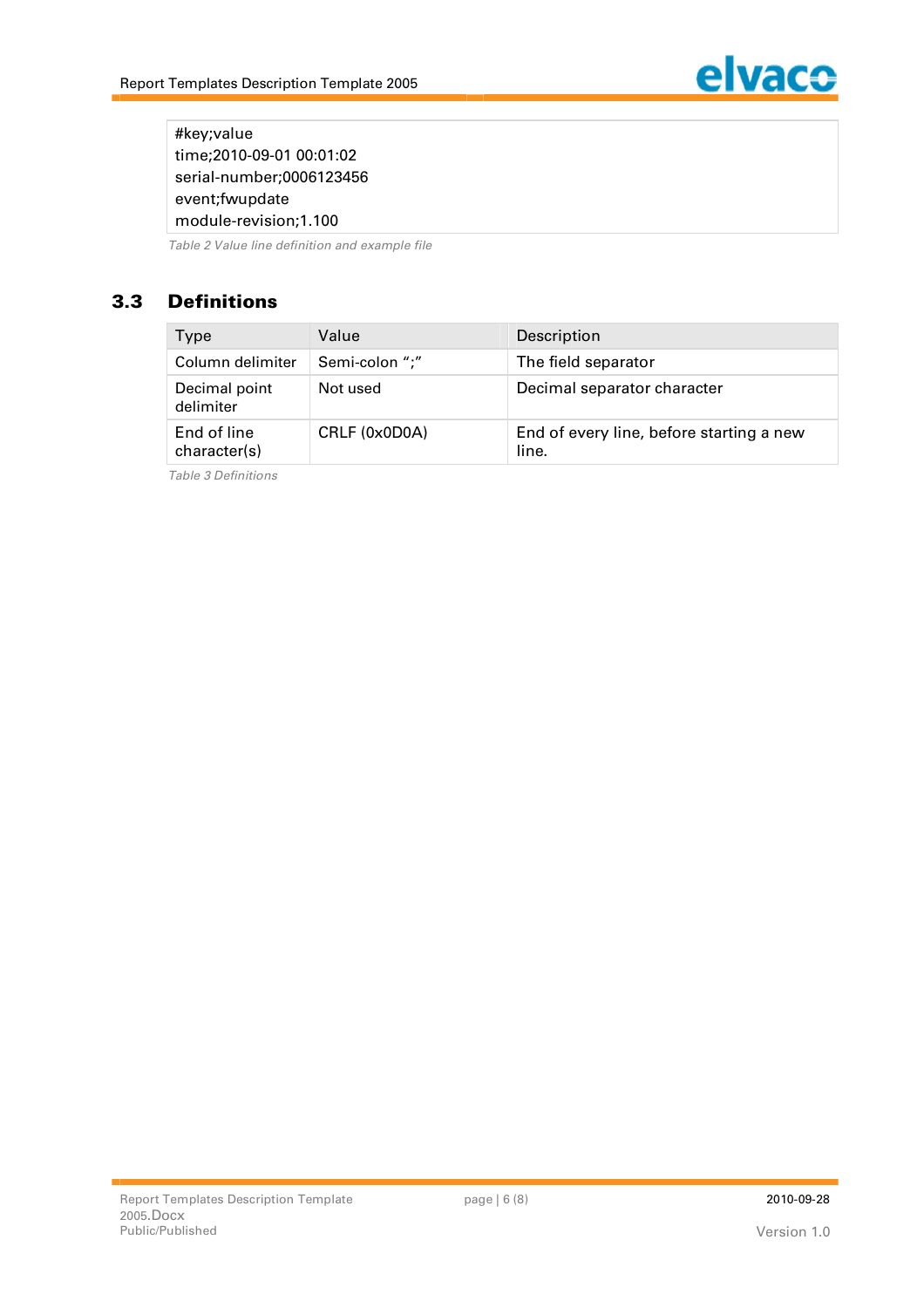

# **4 Document History**

| <b>Version</b> | <b>Date</b> | <b>Description</b> | <b>Author</b> |
|----------------|-------------|--------------------|---------------|
| 1.0            | 2010-09-27  | First release      | David Vonasek |
|                |             |                    |               |
|                |             |                    |               |
|                |             |                    |               |
|                |             |                    |               |

# **4.1 Document software and hardware appliance**

| <b>Type</b> | <b>Version</b>           | <b>Date</b>              | <b>Comments</b> |
|-------------|--------------------------|--------------------------|-----------------|
| Hardware    | $\overline{\phantom{a}}$ | $\overline{\phantom{0}}$ | -               |
| Software    | >1.1.5                   | 2010-03                  |                 |